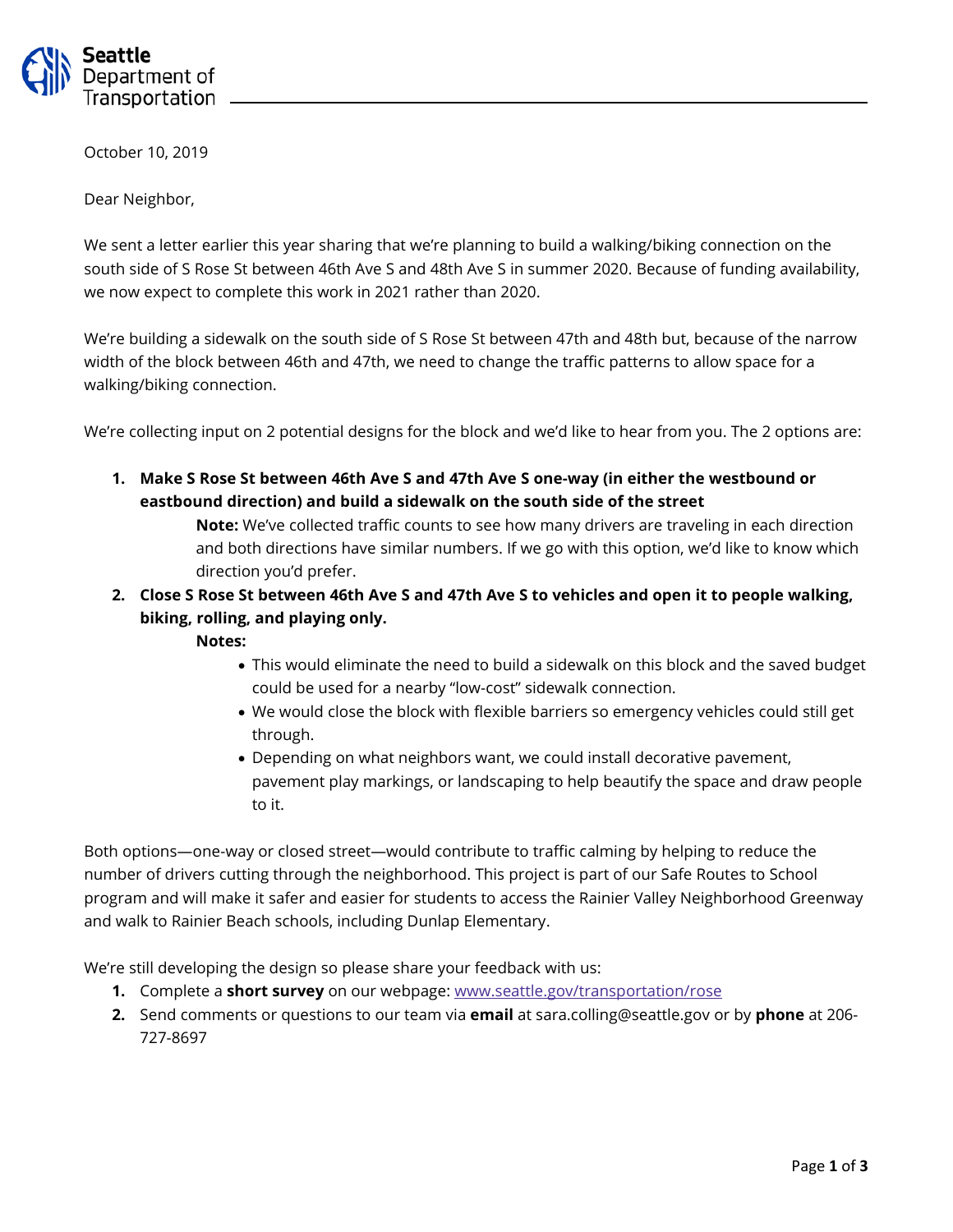## **3. Join us at a TRICK-OR-TREAT AND SHARE YOUR INPUT event!**

- **Wednesday, October 30, 2019 from 5-6:30 PM on S Rose St between 46th and 47th Ave S**
- We'll hold a block party to help visualize what closing the block could look like and we'll have hot chocolate, candy, games, and giveaways!
- This will be a great chance to talk with the project team and with neighbors about your preferred option for this block



Created by Yeong Rong Kim<br>from Noun Project

Thank you,

San Cus

Sara Colling SDOT Community Outreach Lead [www.seattle.gov/transportation/rose](http://www.seattle.gov/transportation/rose) [sara.colling@seattle.gov](mailto:sara.colling@seattle.gov) 206-727-8697



*Photo of existing street (S Rose St between 46th Ave S and 48th Ave S)*